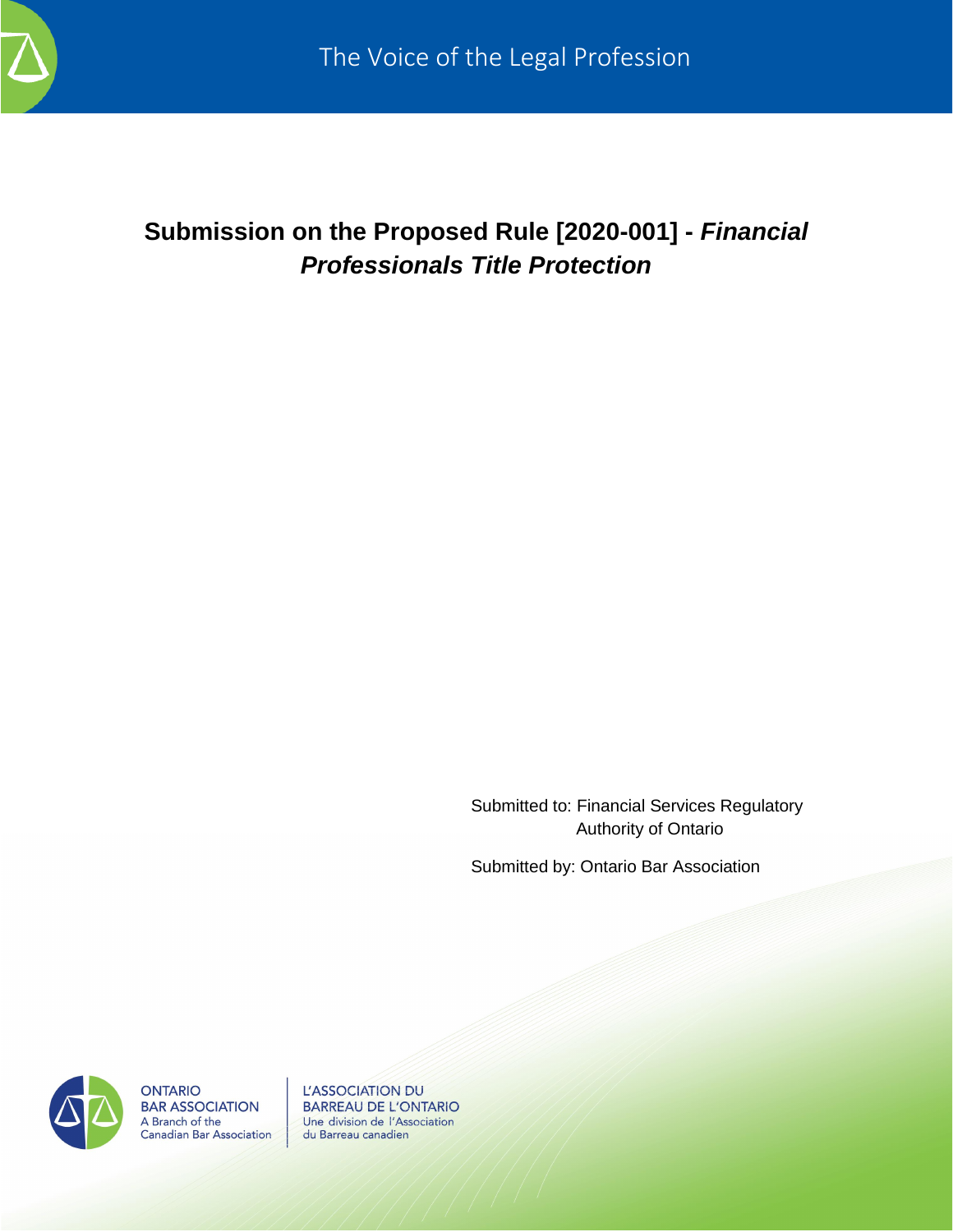

# **Table of Contents**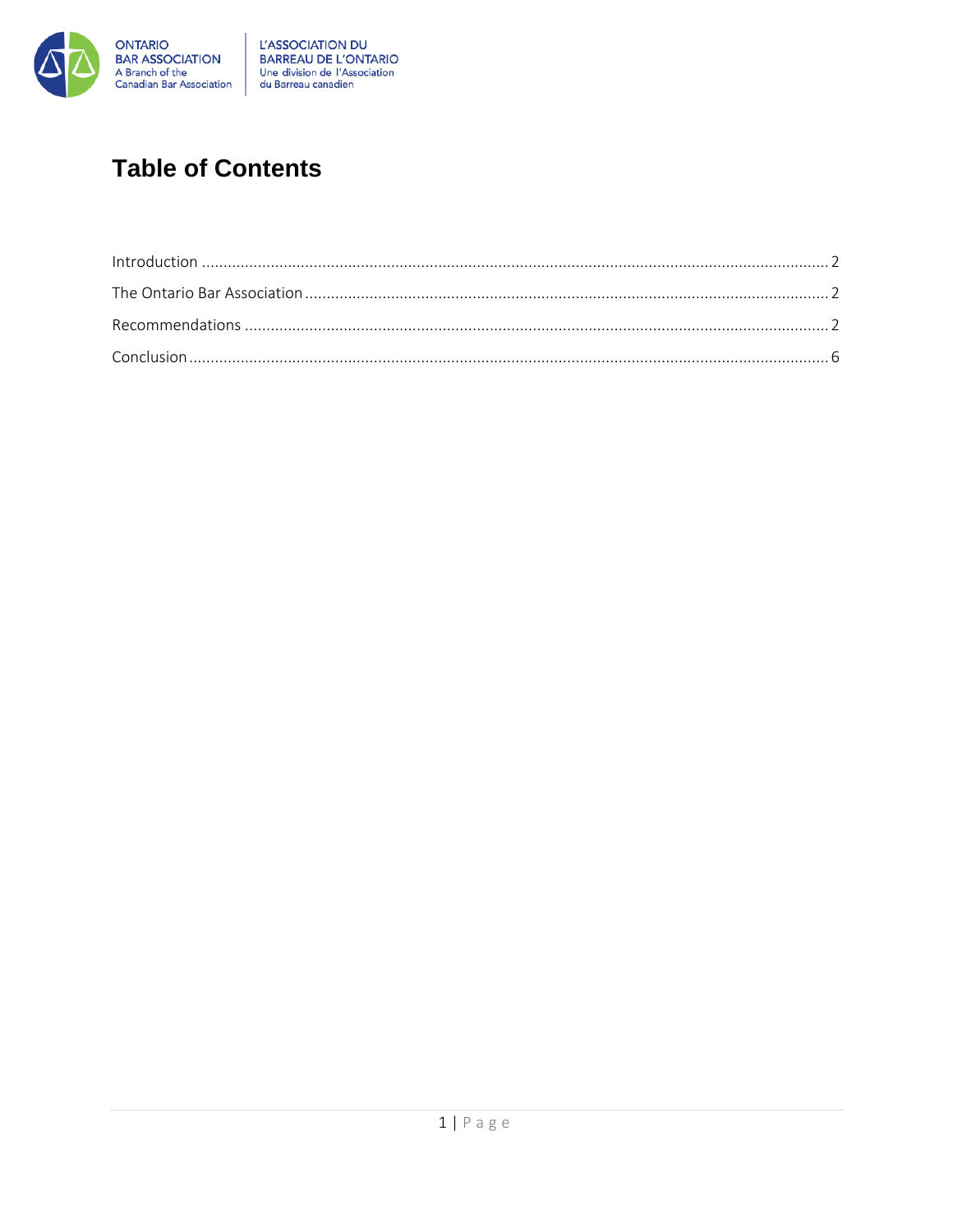

## <span id="page-2-0"></span>Introduction

The Ontario Bar Association ("OBA") appreciates the opportunity to provide this submission to the Financial Services Regulatory Authority of Ontario ("FSRA") on the Proposed Rule [2020-001] Financial Professionals Title Protection (the "Proposed Rule").

# <span id="page-2-1"></span>The Ontario Bar Association

The OBA is the largest volunteer lawyer association in Ontario, with over 16,000 members who practice on the frontlines of the justice system, providing services to people and businesses in virtually every area of law in every part of the province. This submission has been prepared by a working group of lawyers from the Insurance Law section of the OBA, which includes leading experts in the insurance industry. OBA members participating in this submission include lawyers who represent a wide range of clients within the industry, including both plaintiff and defence counsel and in-house lawyers at Canadian insurance companies.

## <span id="page-2-2"></span>Recommendations

The OBA is generally supportive of the impetus by FSRA to address consumer and investor advocates' concerns regarding usage of titles within the financial services industry. However, the OBA has concerns in the long-term with respect to the narrow scope of the presently proposed rule with respect to limiting usage of titles for financial professionals.

In this respect, the OBA has specifically reviewed the Proposed Rule as well as the document "Financial Professionals Title Protection – Administration of Applications – Approach No. FPFA0001APP – Guidance" (the "Guidance"). In the Guidance under the heading entitled "Rationale and Background," FSRA quotes, "The primary objective of the framework is create minimum standards of title usage, without creating unnecessary regulatory burden for title users."

The OBA has concerns that creating a title limitation scheme without any resultant regulation directly by the regulatory authority (FSRA) will do too little to address the underlying issues with respect to protection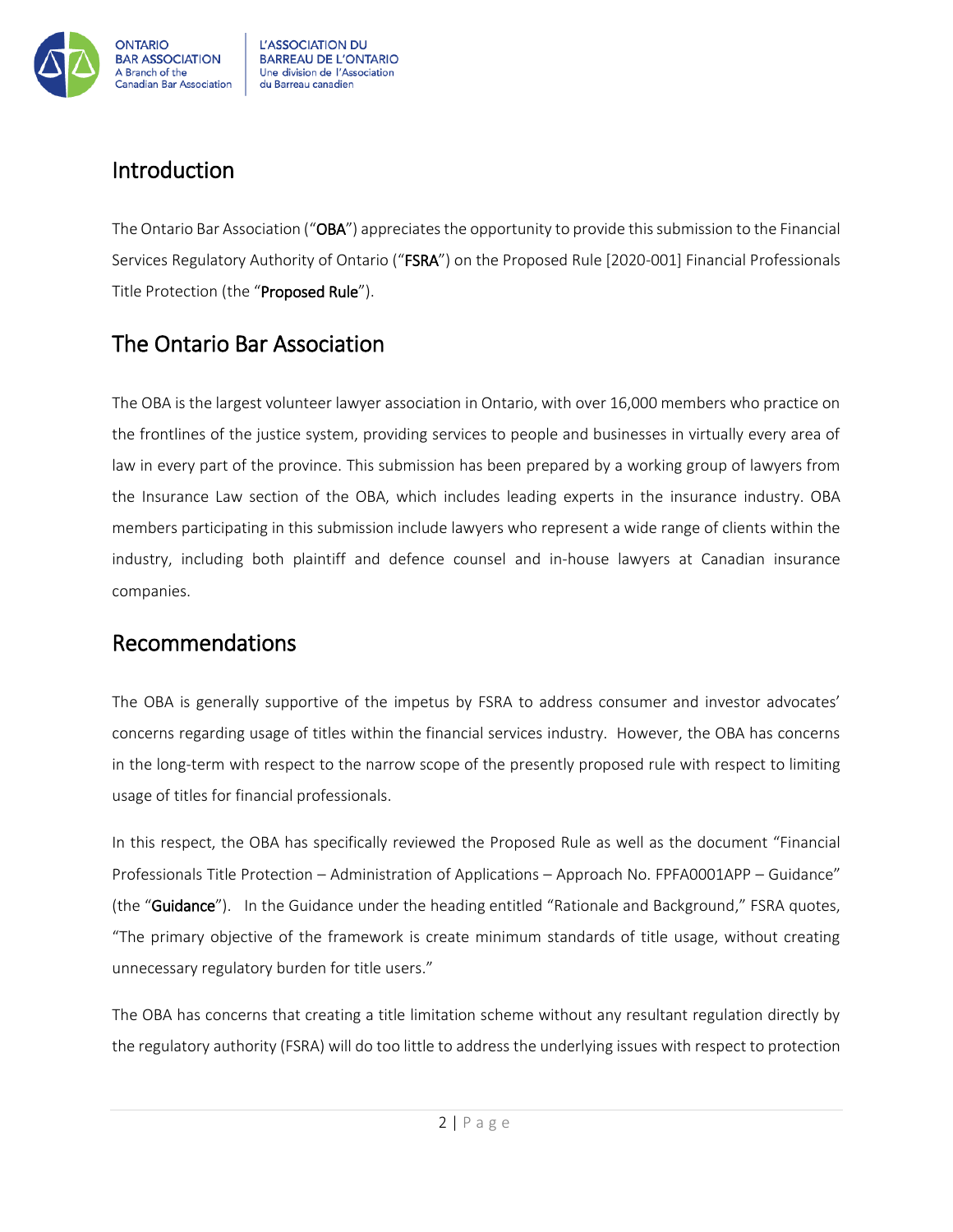

of the public interest and instilling consumer confidence in the long term. The *Financial Professional Title Protection Act* (hereinafter "the Act") as drafted generally appears to limit the usage of the two terms "Financial Advisor" and "Financial Planner," and also creates a scheme for approving credentialing bodies, but does not specifically govern the individual FP/FA's themselves and does not hold the FP/FA's to any particular regulatory standard contained explicitly within the Act.

The OBA believes that the primary concern with respect to implementing legislation to limit the usage of the FP/FA terms should be that of consumer protection. By failing to have a regulatory scheme (including but not limited to a code of ethics, a searchable database for licensees, an enforced disciplinary procedure by the regulator, an accessible published decision bank for disciplinary conduct, etc.) contained specifically within the *Act* itself (and/or by regulation) the pitfalls of the *Act* are that it presently only relies on "trickleup" economics, and allows employers, credentialing bodies and other organizations to create the standard of what is acceptable and unacceptable behaviour in this industry.

The OBA understands that there are costs associated with broader regulation. However, the present confusion of titles and the goal of the protection of the public interest should be paramount in balancing what reasonable costs are associated with regulation. The OBA is generally agreeable to the Proposed Rule as drafted but stresses that this should be part of a short-term solution. In the long-term, the *Act* should be amended to include more direct licensing and regulation.

With respect to drafting and statutory organization, the OBA has specifically reviewed the Quebec legislation "Act Respecting the Distribution of Financial Products and services, CQLR, c. D-9.2" (hereinafter referred to as the "*Quebec Act"*). The OBA identifies and believes that Ontario should mirror its legislation with the *Quebec Act.* Quebec has a 20+ year history of enacting and enforcing their legislation and efforts by the Ontario lawmakers should take lessons from this legislative regime where appropriate.

The OBA has specifically noted numerous positive elements of the *Quebec Act* which contains (within the regulations to the Act):

 A specified code of ethics for all financial services representatives, *"Code of Ethics of the Chambre de la securite financiere, CQLR c D-9.2 r 3"*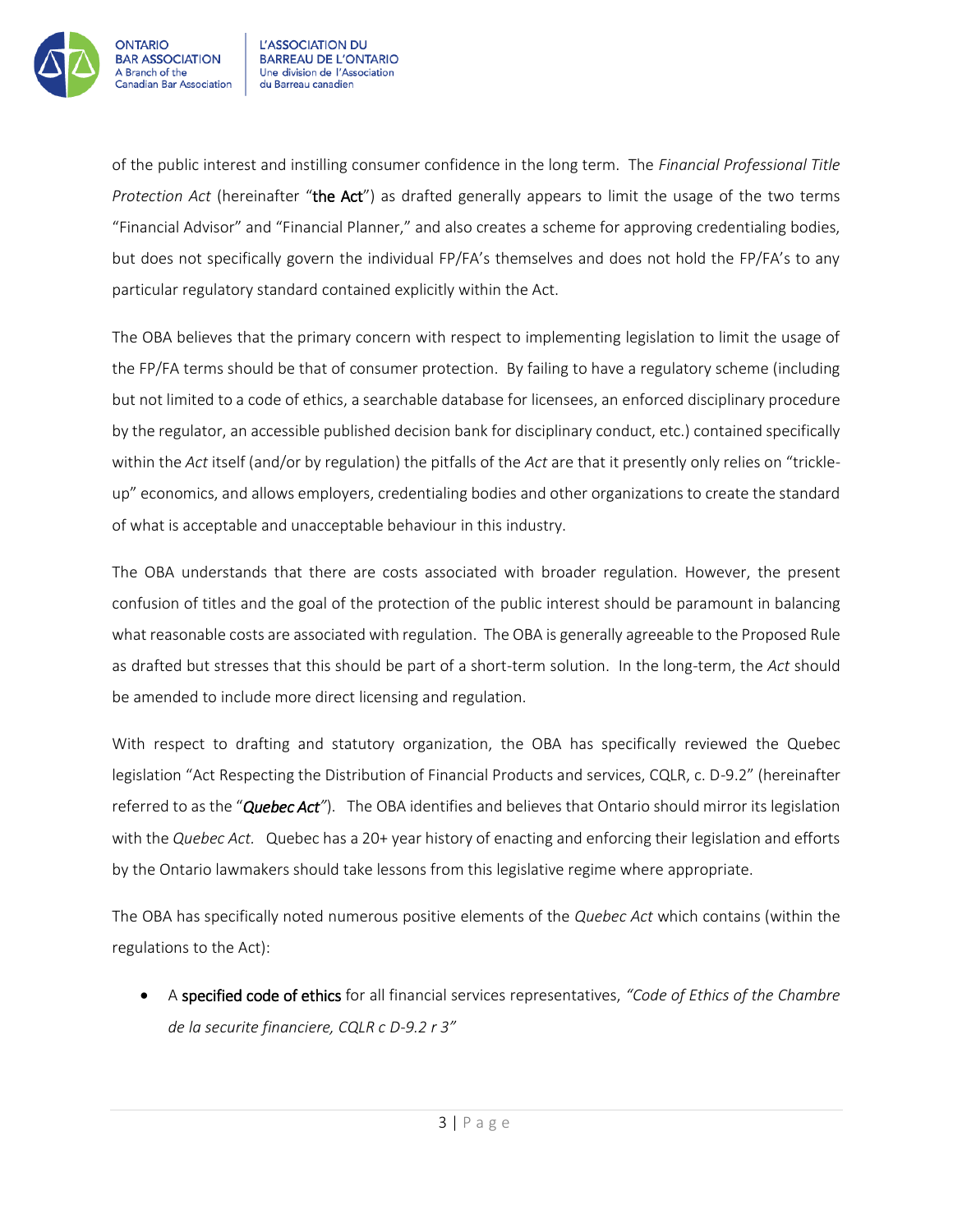

- Regulations for compulsory professional development of financial planners, *"Regulation respecting the compulsory professional development of financial planners, CQLR c D-9.2 r. 14.1"*
- Requirement of information to be disclosed to consumers by advisors, *"Information to be provided to consumers, Regulation respecting, CQLR c D-9.2, r. 9"*
- Specific limitation of all titles that cannot be used and restricted use of only one title "financial planner", *"Regulation respective titles similar to the title of financial planner, CQLR c-D-9.2, r. 20"*

The OBA has noted a number of ways in which the proposed Rule can be improved so as to better achieve the goal of consumer protection. On this specific note, responses to the specific issues raised by FSRA in the Notice of Proposed Rule and Request for Comment (the "Notice") are set out below.

### (1) FP & FA Credentials

The criteria set out in pages 7-8 of the Notice accurately reflect some of the credentials that should be held by any individual using the FP or FA titles. Otherwise, the legislation as drafted does not include any specific credentials. This should be remedied so as to provide both the public and applicants with clarity. FP and FA title users should be required to disclose their credentials to the public. In addition, there should be annual continuing professional education requirements so that title holders remain current with their credentials. Title users should also have specific education requirements as it relates to proper identification of clients and identity theft issues as more client interactions will be conducted on virtual and/or online platforms.

#### (2) Disclosure

As previously stated, title users should be required to disclose their credentials to all potential consumers and the public at large upon request. One recommended standard form of disclosure is the creation of a registry by FSRA which would be searchable by members of the public. It would be akin to the Lawyer and Paralegal Directory maintained by the Law Society of Ontario ("LSO"), and would include information regarding credentials, disciplinary history and other pertinent information. The benefit of a registry is that it gives consumers a certain amount of control, and also provides accountability for title users.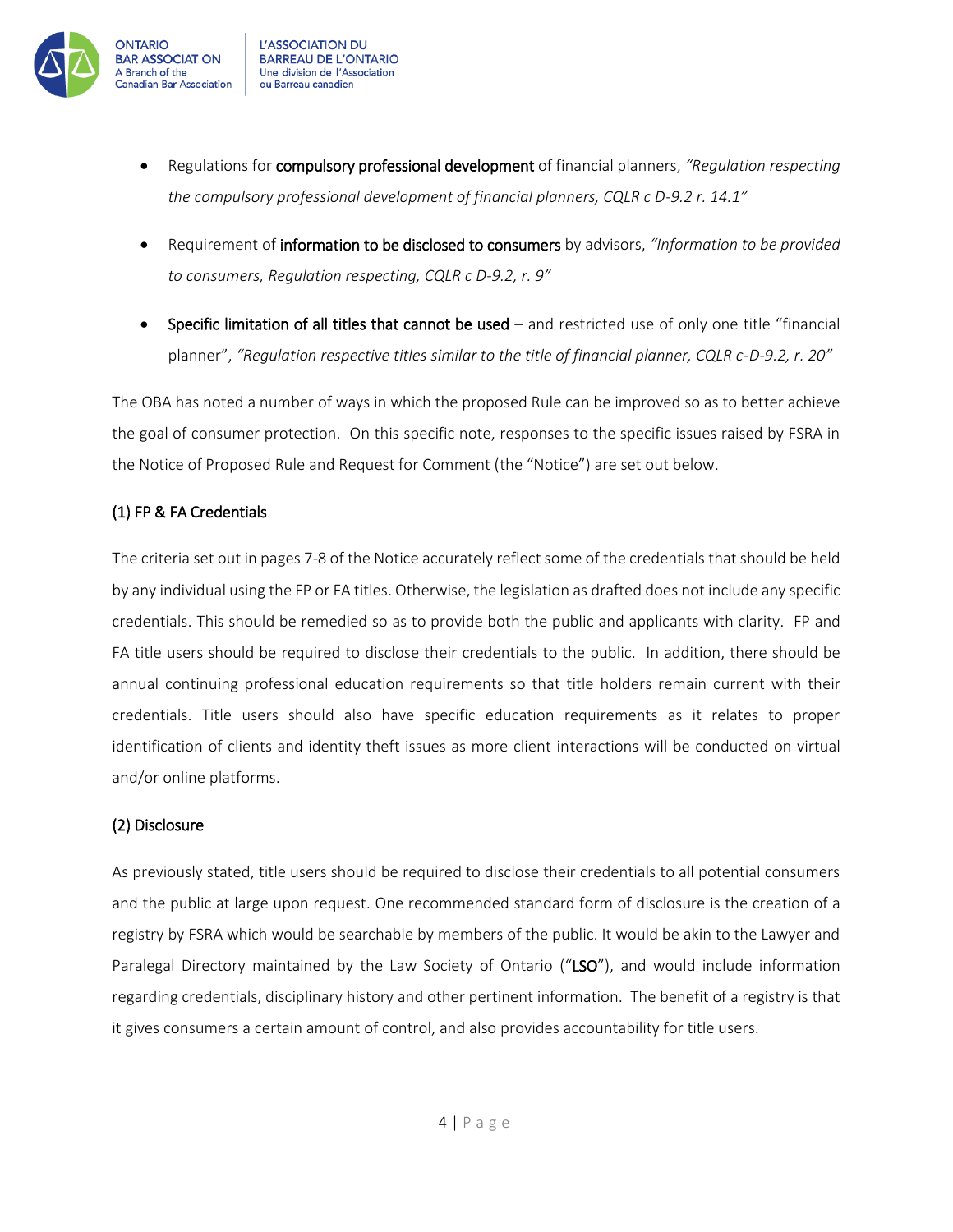

### (3) Exemptions

The OBA agrees that there should be exemptions so as to allow for a grace period during which FAs and FPs can take steps to obtain the necessary credentials. However, if a potential title user does not yet hold the credentials, this should be disclosed to clients before engaging in provision of services.

#### (4) Fees & Assessments

There should be a fee structure in place and the principles governing the fee structure are acceptable. There are concerns that the fee structure might become prohibitively expensive over time and that the costs could either be passed on to consumers or price people from entering the professions. However, that being said, all regulation involves costs and the prospect of increasing costs and barriers to entry for the profession also will increase the possibility of consumer protection. It is recommended that FSRA make professional liability/errors & omissions insurance a requirement for title users. This will protect both the public and title users.

#### (5) Consumer Education

A broad advertising campaign is recommended so as to inform and notify consumers of the changes, what the titles actually mean and what recourse they have to FPs or FAs who violate any specific codes of ethics. This campaign should utilize digital formats such as Internet advertising and YouTube for its marketing campaign. The education should be simple and consumer focused, and there should be a user-friendly website maintained (such as the LSO website). To this end, consumer education should be guided by the principle of public protection.

### (6) Other Issues Identified

As stated in the preamble above, the OBA took extensive time to review the *Quebec Act* and believe that there is much to be learned from that legislation and the corresponding regulations.

In particular, the Quebec legislation includes a Code of Ethics in the regulations. This is something that is noticeably absent from the Ontario proposed rule. Without a code, there is uncertainty with respect to the obligations of the advisors. We recommend that FSRA consider modeling its own legislation after the requirements and elements of the Quebec legislation.